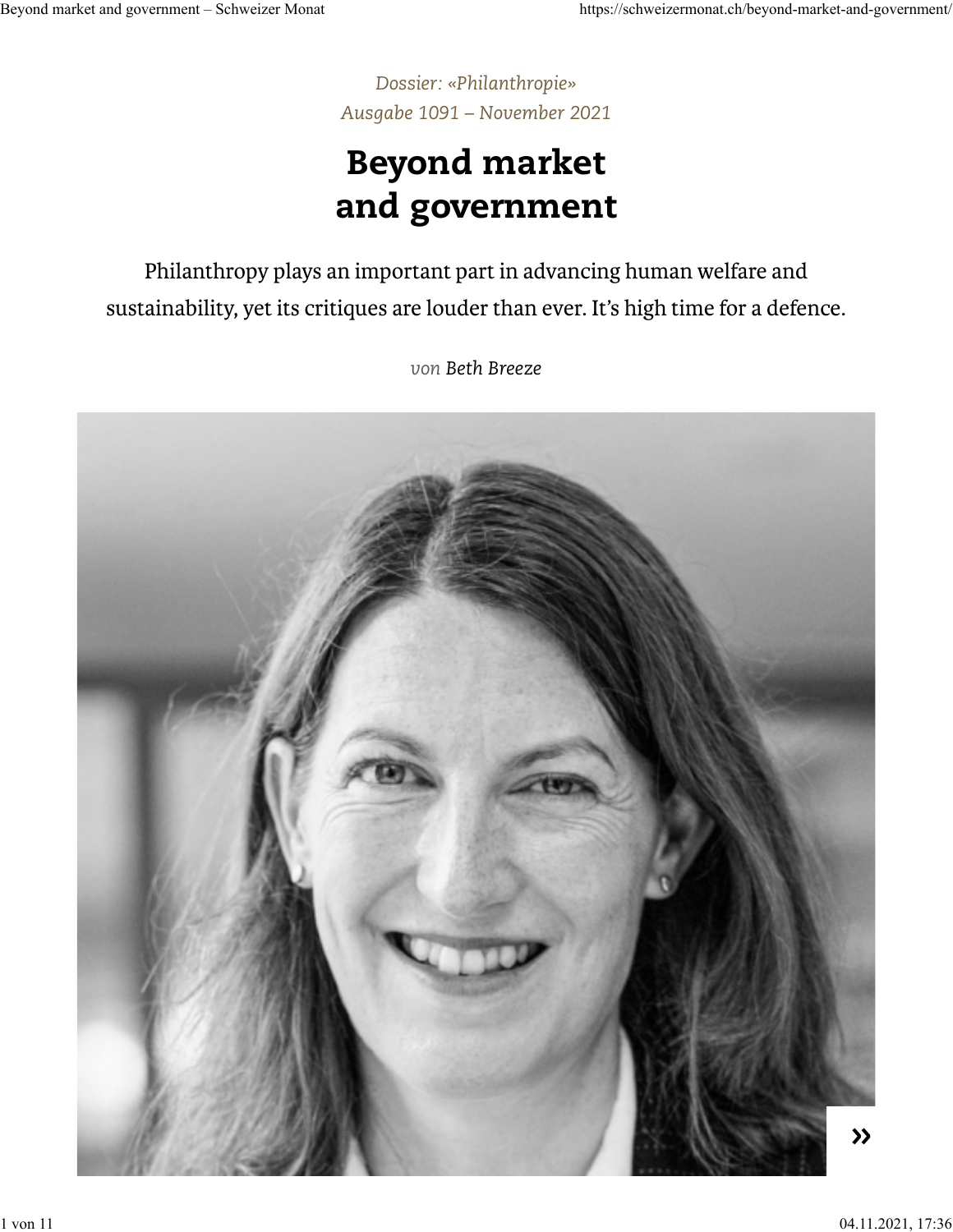

*Beth Breeze, zvg.*

Lesen Sie die deutsche Version [hier.](https://schweizermonat.ch/jenseits-von-markt-und-staat/)

P hilanthropy ought to be an easy concept to explain and discuss. The word simply means love of mankind («philo» and «anthropos») – yet its simplicity and familiarity mask its complex and contested nature. Evidence of philanthropic activity exists from the earliest known civilisations and is found in every known society today. We can easily point to long-standing evidence of philanthropic activity, from the enormous – and enormously expensive – cathedrals built across northern Europe during the Middle Ages, to the 2,500 libraries built across the world in the late nineteenth and early twentieth century by Scottish-American philanthropist Andrew Carnegie, to the recent funding of vaccine research and pandemic relief in response to the COVID-19 crisis. But it is much more difficult to provide a precise explanation of why philanthropy exists, what role it should play, and why it is worth encouraging, despite the recent explosion of concern about the alleged harm caused by big giving and big givers.

To answer these questions, it is helpful to compare philanthropy with the other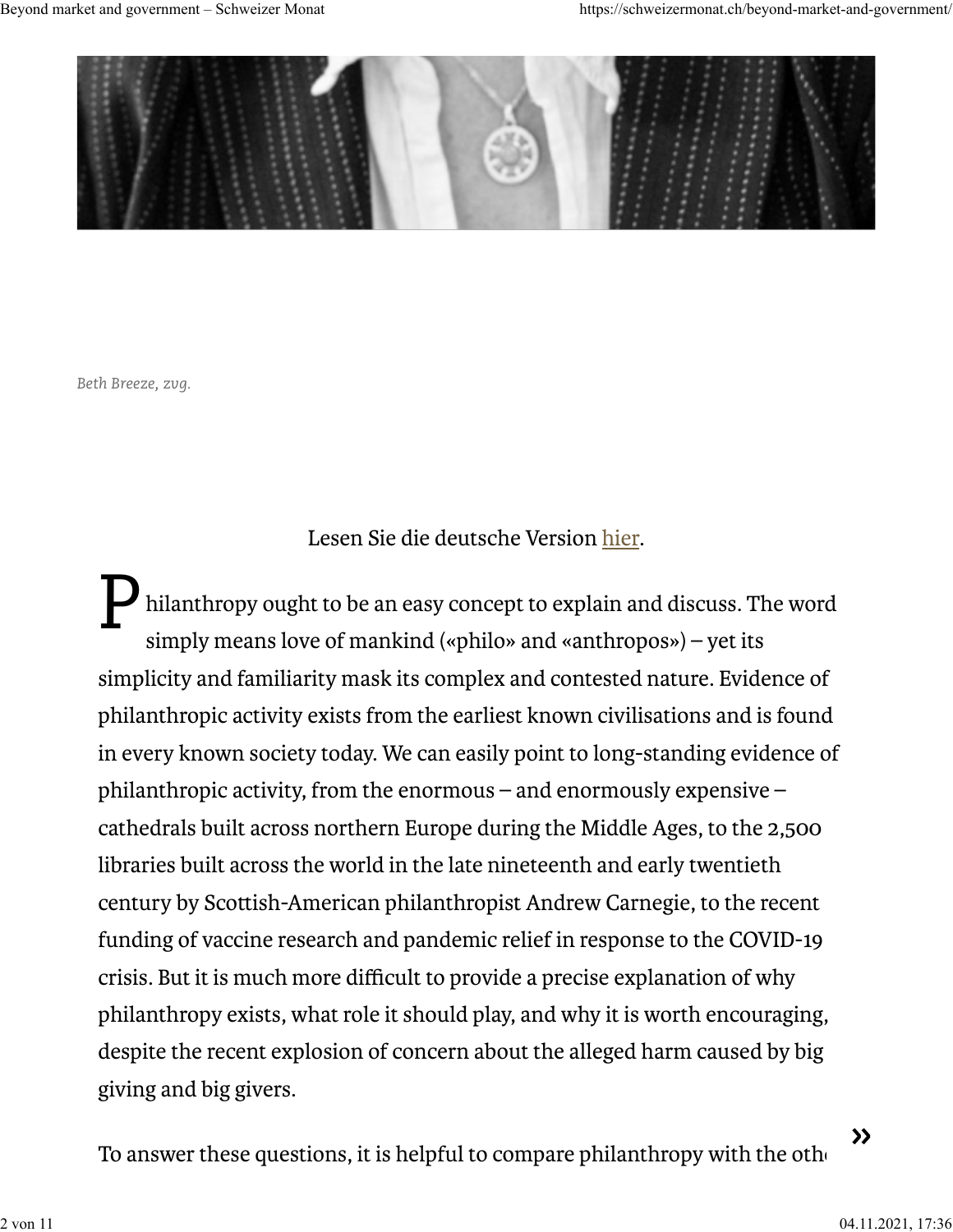two main sectors of society: government and business. Where government involves public action in pursuit of public benefits, and business involves private action in pursuit of private benefits, philanthropy involves the distinctive combination of private action in pursuit of public benefits.

### **The problem of collective action**

What makes the concept complex is the absence of either compulsion or compelling self-interest to generate the funding stream for philanthropy. Government compels individuals to pay tax in order to provide public benefits for all. Businesses provide direct benefits to those who choose to pay for goods and services. But philanthropy lacks both the stick and the carrot: there is no compulsion to contribute, and no way to exclude «free riders» who do not contribute from enjoying the benefits, be it medical advances, a cleaner environment, public art, or a world with less preventable deaths. This is why collective action problems' are prevalent in the philanthropy sector, meaning the problem of how to get self-interested individuals to participate in achieving common goals when those individuals can benefit regardless of whether or not they made a contribution.<sup>[1](https://schweizermonat.ch/beyond-market-and-government/#fn:1)</sup>

> «Philanthropy lacks both the stick and the carrot: there is no compulsion to contribute, and no way to exclude ‹free riders› who do not contribute from enjoying the benefits.»

The two main strategies for overcoming collective action problems are coercion and incentives. Governments choose coercion by making payment of taxes compulsory, whereas both business and philanthropy rely on incentivising,  $\rightarrow$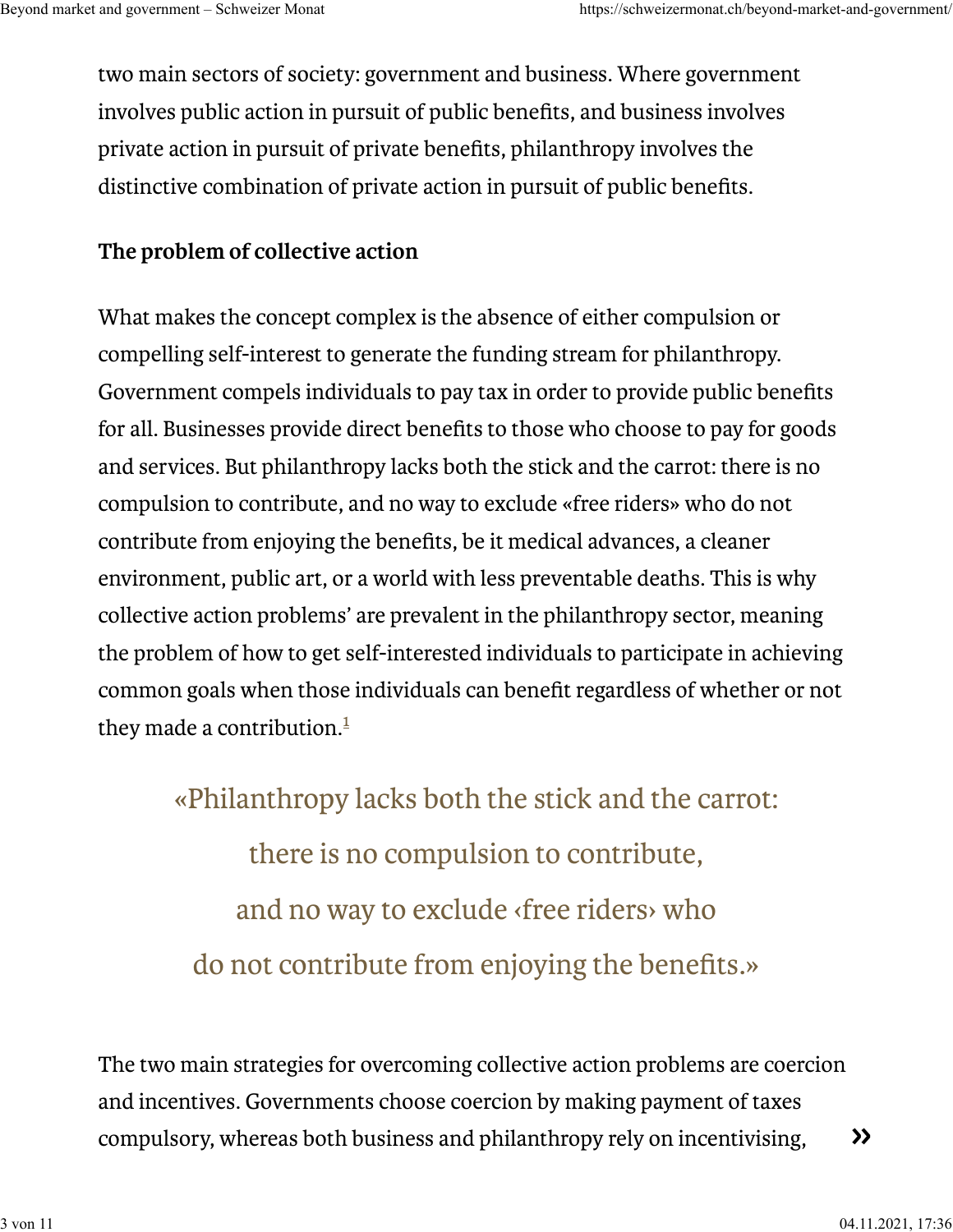respectively, consumers and donors. The positive inducements in for-profit settings are obvious because customers directly benefit from their expenditure, but the use of incentives for donors in non–profit settings is tricky because observers are increasingly critical of the presence of any type of donor-benefit, regardless of how intangible or trivial they are. Even feeling a «warm glow», or receiving expressions of gratitude and praise after making a gift, are enough for some to call into question the authenticity of philanthropic acts and the sincerity of donors' intent. The paradox of the gift – that in giving we receive – means that philanthropy involves an intractable and irresolvable contradiction: the most viable lever to overcome free riding is to encourage and incentivise those with the capacity to give, yet that encouragement and inducement falls foul of normative expectations and amplifies criticisms of philanthropy. Given the more straightforward funding mechanisms enjoyed by government and business, why have a sector that contains such an easily exploitable flaw as free riding, and that contains a paradox that offends those who believe every gi must be entirely disinterested? Theorists have shown that philanthropic solutions are required when the other sectors fail to adequately supply certain goods and services:

Market failure occurs when profit cannot be made because «customers» are unable to pay (such as people in need of disaster relief or soup kitchens), or because information asymmetries make providers' motivation and lack of incentives to cut corners a key concern (such as organisations that run services for vulnerable or voiceless clients like a homeless shelter or an animal rescue service).<sup>[2](https://schweizermonat.ch/beyond-market-and-government/#fn:2)</sup>

Government failure occurs when there is insufficient popular demand to give government a mandate to step in as provider, either because it is a minority interest or concern that does not appeal to the typical voter (such as a new

 $\rightarrow$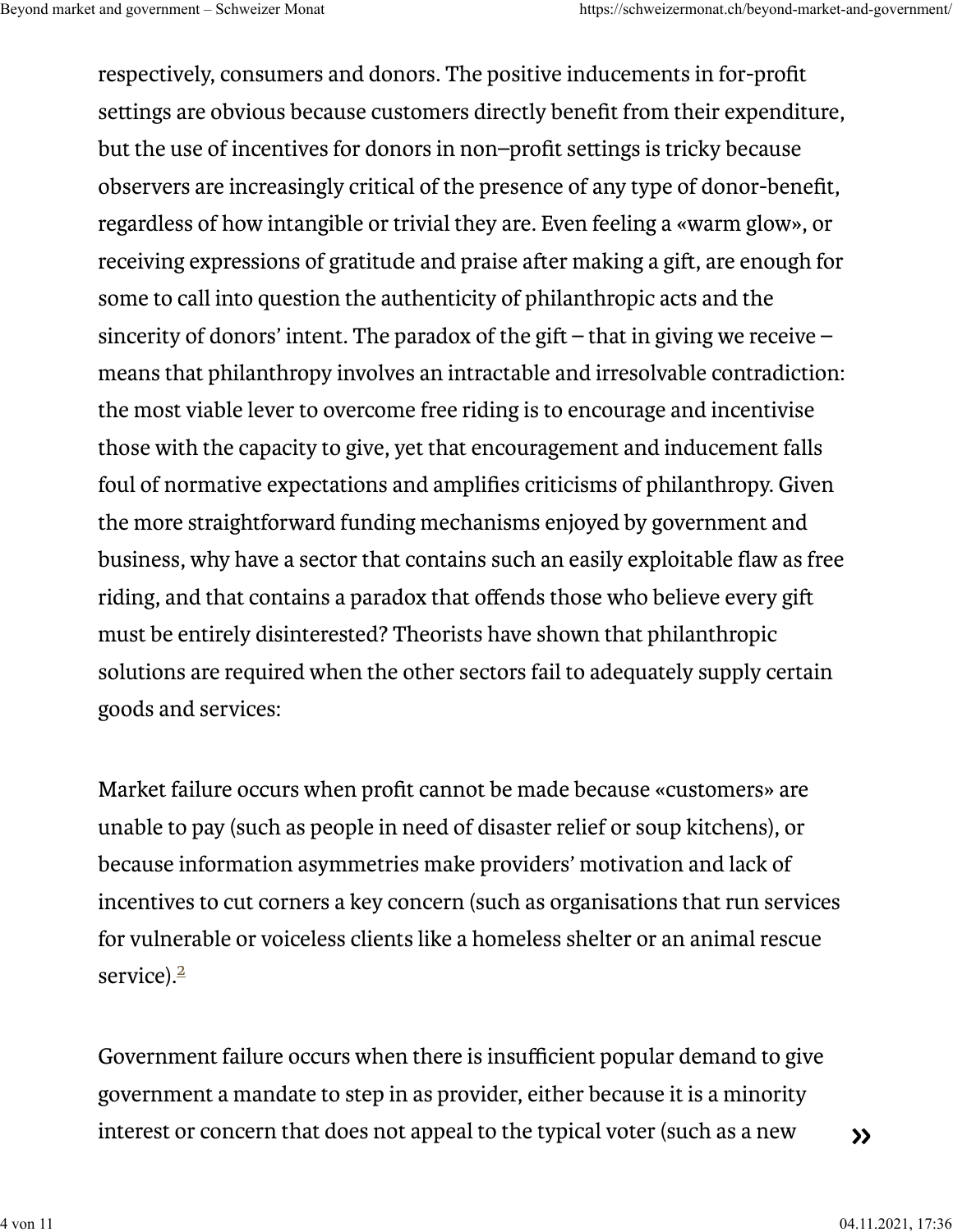social problem, a rare disease or a niche cultural taste), or because the demand is expressed by unpopular or marginalised groups (such as providing arts activities to prisoners, or support for asylum seekers. $^3$  $^3$ 

An alternative, more positive, explanation suggests that the philanthropy sector is not just a «last resort» provider but enjoys a comparative advantage over market and government provision in some regards. $\overset{4}{\phantom{1}}$  $\overset{4}{\phantom{1}}$  $\overset{4}{\phantom{1}}$  There are some circumstances where the nature of the service being provided is intimately connected to shared social and emotional experiences, and is therefore best provided by people with first- hand knowledge and a desire to help that lacks a profit motive[.](https://schweizermonat.ch/beyond-market-and-government/#fn:5)<sup>5</sup> For example, if someone was feeling suicidal or seeking support after sexual assault or a bereavement, they would arguably prefer to be helped by an empathetic volunteer or non-profit employee, rather than a civil servant or a representative of a profit-making body.

The presence of philanthropy is interpreted by many as signifying failure on the part of the government to adequately provide for its citizens, and there are certainly many examples where this is a reasonable analysis. Some donors who step in to plug gaps do so unwillingly, sharing the view that government should «do its job» and that the role of private donors is to put «the icing on the cake».  $\stackrel{6}{\sim}$  $\stackrel{6}{\sim}$  $\stackrel{6}{\sim}$ But this brief review of theoretical explanations for the existence of philanthropically-funded non-profit action shows that such provision is sometimes the only, better or preferred option for supplying some goods and services.

### **The academic, insider and populist critiques**

There are three different types of criticisms of philanthropy that have grown in volume and popularity over recent years, and which together create an existential challenge to the fundamental legitimacy and propriety of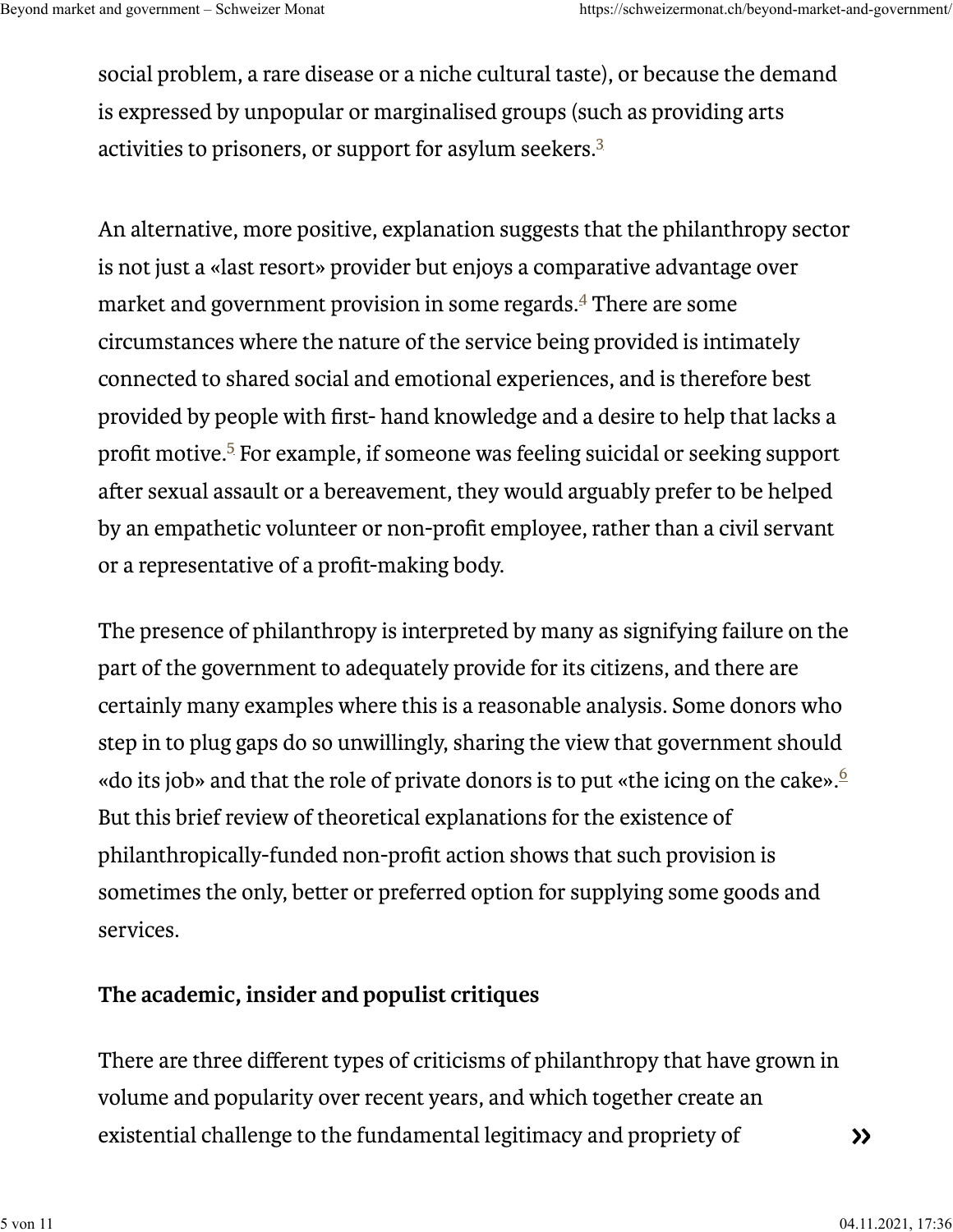### philanthropy:

The first, which I call the academic critique, is focused on the How of philanthropy, asking whether its existence and current methods, especially the in perpetuity foundation form, entrench unequal power structures, exacerbate inequality and undermine the democratic principle of political equality at the ballot box and subsequent law-making. In essence this critique is concerned that giving is undemocratic.

The second, which I call the insider critique, is largely focused on the What of philanthropy, questioning whether the causes chosen and prioritised by donors are the «correct» ones, the basis on which philanthropic spending should be allocated, and how «better» giving decision can be made. In essence this critique is concerned that giving is misdirected.

## «Even feeling a ‹warm glow›, or receiving expressions of gratitude

and praise after making a gift, are enough for some to call into question the authenticity of philanthropic acts and the sincerity of donors' intent.»

The third, which I call the populist critique, are media-friendly denunciations of big giving. As with populism in general, they provide simple explanations for complex phenomena and are almost exclusively focused on the Why of philanthropy – scrutinising the motivations of donors and the benefits that may be gained, as well as making ad hominem attacks on individual philanthropists. In essence this critique is concerned that giving is really taking in disguise.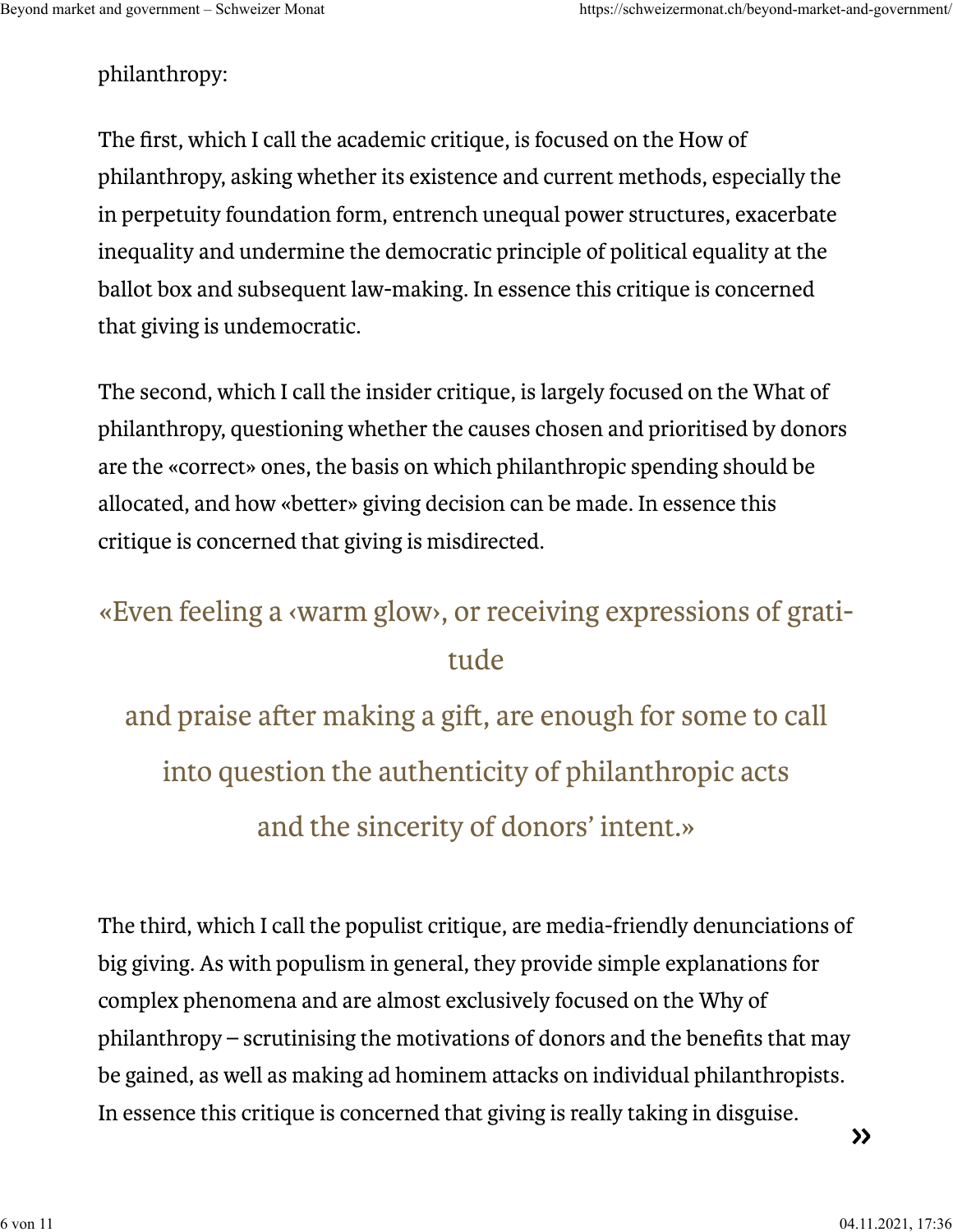These three critiques have been in currency for a very long time, but criticism is now at an unprecedented level, and its amplification by moral grandstanding on social media risks undermining the whole enterprise of philanthropy, rather than correcting specific problematic cases. It is also worrying that these critiques tend to be focused on a handful of elite philanthropists, but get generalised to become critiques of all philanthropy. This situation threatens the supply of funding for non–profit activity whose operations cannot be funded by goodwill alone.

### **The most outstanding achievements**

This article has so far argued that philanthropy is commonplace, complex and contested but the reason it deserves a robust defence is because of another word beginning with c: philanthropy is crucial, for individuals and communities, because it funds life-saving and life-enhancing work. One of my research projects involved surveying the opinion of UK philanthropy sector colleagues, to identify the most outstanding historic and contemporary achievements that had been secured with the help of philanthropic support. The results highlight how crucial philanthropy has been across time, and how crucial it continues to be today:

The largest area of pre-1900 philanthropic achievement concerns the provision of a wide range of social and health services, paid for and provided by philanthropists long before the government took responsibility for the welfare of its citizens. In addition to the well-known tradition of the rich giving alms or poor relief direct to the needy, this includes the provision of housing for the poor, care for orphaned and abandoned children, and building hospitals and covering health care fees for those unable to pay. The single most frequently cited historic achievement was the philanthropic effort of those involved in financing and running the campaign to end the slave trade in the UK. The  $\rightarrow$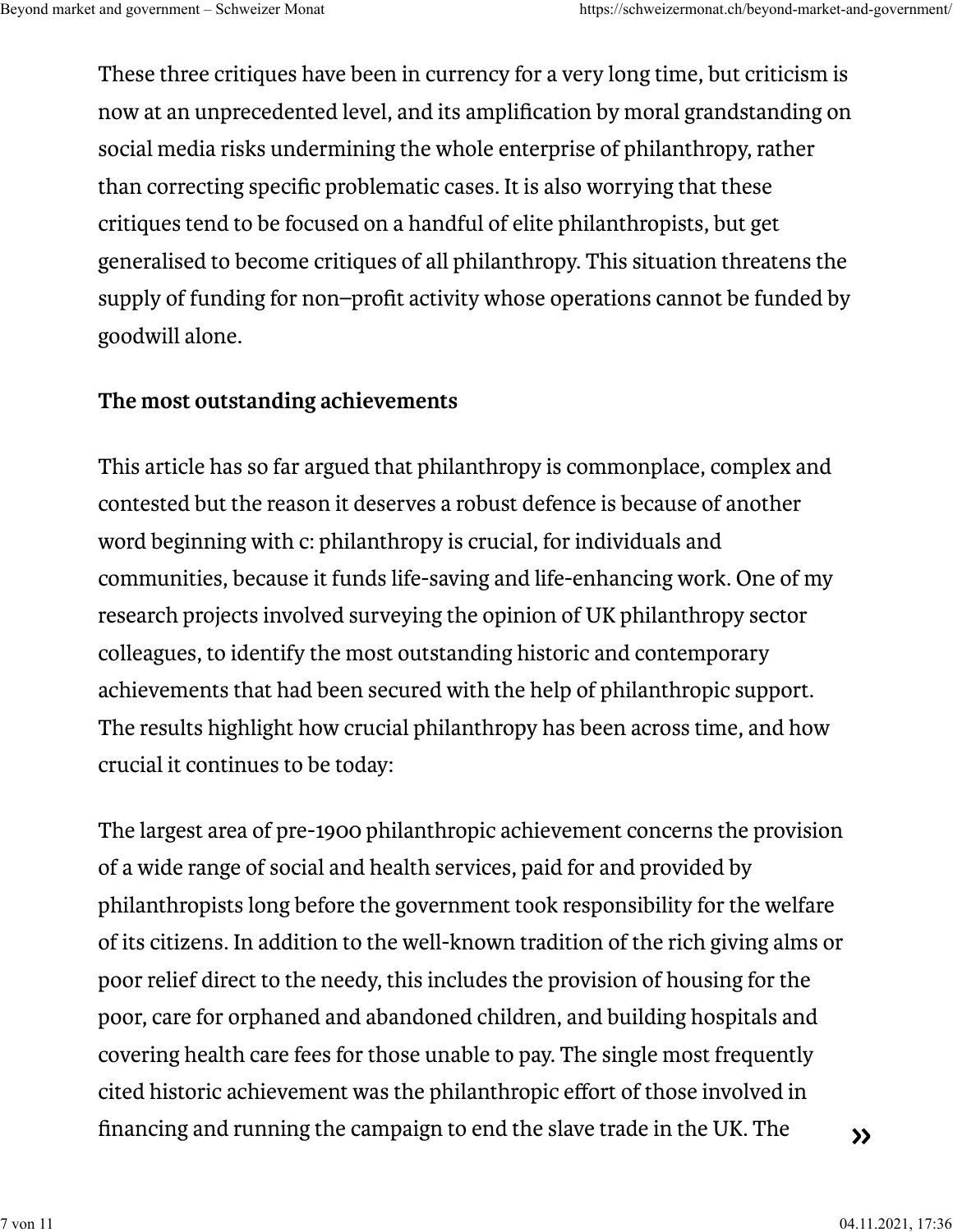Society for the Abolition of the Slave Trade was founded in 1787 by Granville Sharp and Thomas Clarkson, and the political leadership provided by William Wilberforce is widely remembered and admired. But many thousands of individual philanthropic women and men joined the campaign, ran local groups, raised funds, distributed pamphlets and worked collectively for decades to secure the successful passage of the 1807 Abolition of the Slave Trade Act and the 1833 Slavery Abolition Act.<sup>[7](https://schweizermonat.ch/beyond-market-and-government/#fn:7)</sup>

The most frequently cited modern achievement was the philanthropic response to famine and poverty in developing countries. Whilst international aid and development are often the focus of critical scholarship, usefully highlighting many issues in relation to neo-colonialism and the consequences of exacerbating north-south power imbalances and exploitation, the British public continue to be enthusiastic supporters of providing disaster relief and funding long term development projects. Examples include promoting Fair Trade, providing microfinance, funding healthcare infrastructure, and supporting the Jubilee Debt campaign which resulted in billions of pounds of unjust and unpayable debt held by the poorest countries being cancelled at the Millennium.

The second theme identified in modern philanthropic achievements is health research and pioneering health services. Examples include hospices to provide dignified and pain-controlled environments for the dying, the philanthropic response to the AIDS epidemic which provided preventative education and support for those infected before governments got involved, and the enormous scientific enterprise that resulted in the mapping of the human genome in which the Wellcome Trust, one of the world's largest philanthropic foundations and based in the UK, was a major partner.

### «Money is an essential element in creating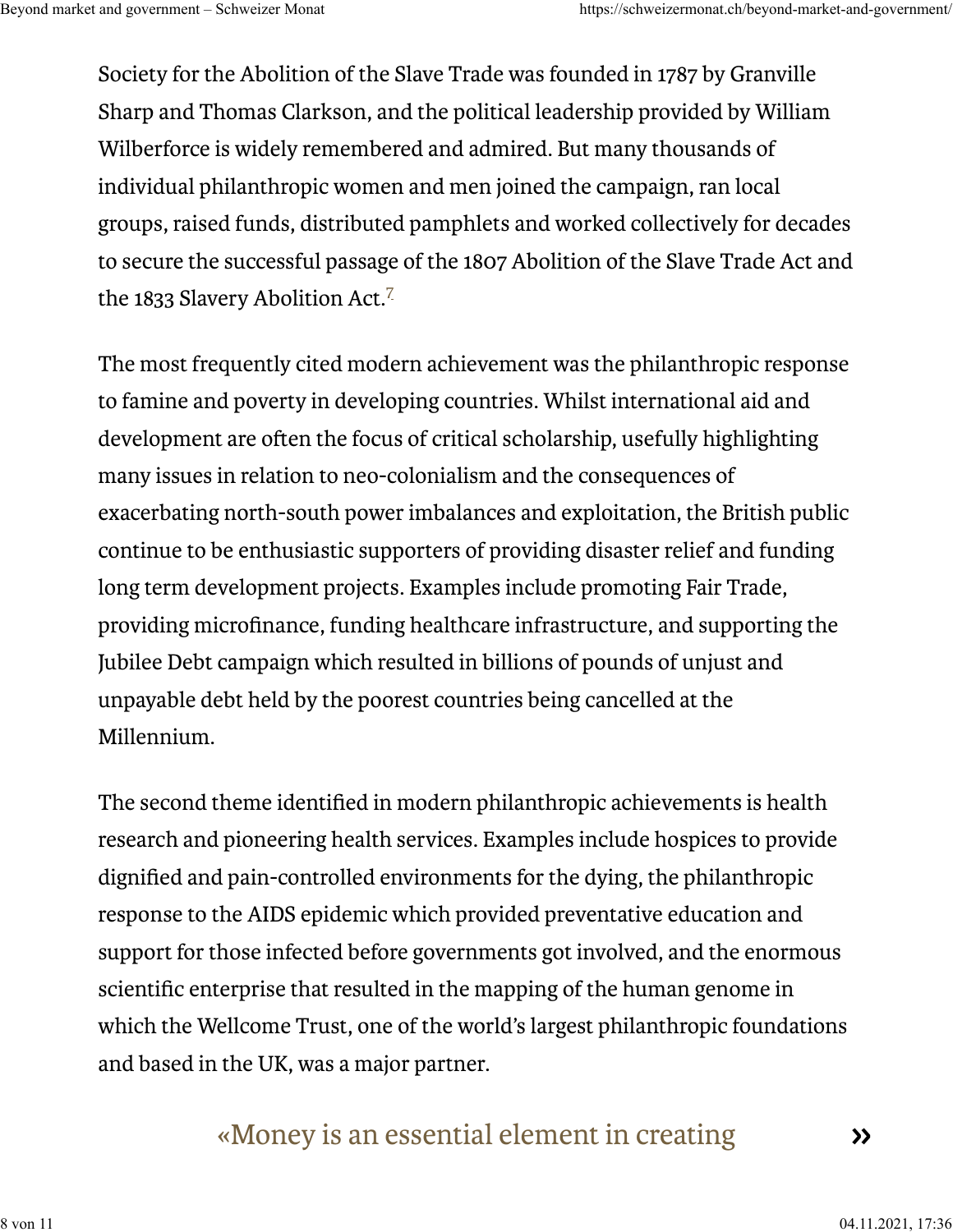social change and bringing about social justice, yet those who voluntarily provide such funds are often at best ignored and at worst vilified.»

Since this survey was conducted, philanthropy has helped achieve another significant feat in the health field: the virtual eradication of polio. In the 1980s a thousand children each day were paralysed by polio. Now, after 2.5 billion children have been vaccinated, with funding provided by many big and small donors, including \$3 billion from the Bill and Melinda Gates Foundation, the type 2 and type 3 wild polio viruses have been declared eradicated, and only a handful of cases of type 1 persist.

The third area of modern achievement is the continuing use of philanthropically-funded campaigning to bring about significant social change. Examples include the campaigns that banned handguns in the UK after the Dunblane primary school massacre in 1996, and campaigns resulting in equalities legislation such as equalisation of the age of consent and same sex marriages. Many campaigns are aimed at government, either to change the law or provide additional funding. When critics state that there would be no need for philanthropy if only people and companies paid more tax, it is worth noting that the government would not use the money it collects to lobby itself. Whilst democracy ensures that every adult has a voice at the ballot box, it is philanthropy that often enables voices to be heard in between elections.

Whilst philanthropy obviously cannot claim sole credit for the achievements noted above, the contribution of philanthropic funding is frequently overlooked, and is worth highlighting in the context of growing attacks on the role and purpose of privately funded initiatives. Money is an essential elemen  $\rightarrow$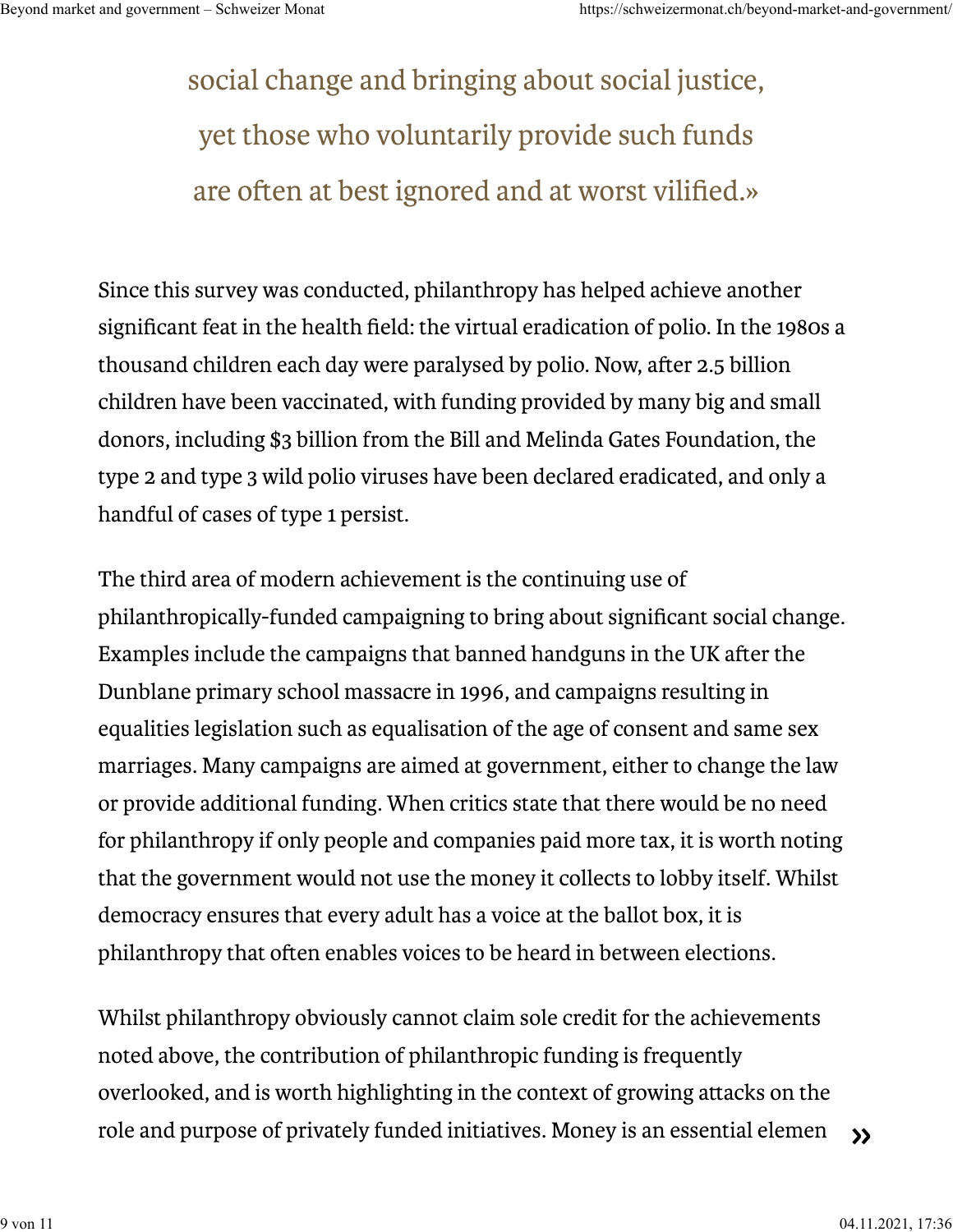in creating social change and bringing about social justice, yet those who voluntarily provide such funds are often at best ignored and at worst vilified.

Private action for the public good is only one part of a much wider, ongoing and probably unfinishable debate about how best to meet individual and social needs. Undoubtedly governments and markets could be better organised to achieve more equitable human welfare on a sustainable planet. But we cannot – and should not – stop people who wish to go beyond their duties as voters and their desires as consumers, to voluntarily use their own resources for the benefit of strangers and for future generations. Philanthropy is commonplace, complex, contested, crucial, and well worth defending.

- . Mancur Olson: The Logic of Collective Action: Public goods and the theory of groups. Cambridge: Harvard University Press, 1965.  $\leftrightarrow$
- . Henry Hansmann: The Role of Non-Profit Enterprise. In: Susan Rose-Ackerman (ed.): The Economics of Nonprofit Institutions: Studies in Structure and Policy. Oxford: Oxford University Press, 1986. ←
- . Burton A. Weisbrod: Toward a Theory of the Voluntary Sector in a Three-Sector Economy. In: Susan Rose-Ackerman (ed.): The Economics of Nonprofit Institutions: Studies in Structure and Policy. Oxford: Oxford University Press, 1986.  $\leftrightarrow$
- . David Billis and Howard Glennerster: Human Services and the Voluntary Sector: Towards a Theory of Comparative Advantage. In: Journal of Social Policy, 27, 1998, p. 79-98.  $\leftrightarrow$
- 5. Avner Ben-Ner: The Shifting Boundaries of the Mixed Economy and the Future of the Nonprofit Sector. In: Annals of Public and Cooperative  $\rightarrow \rightarrow$